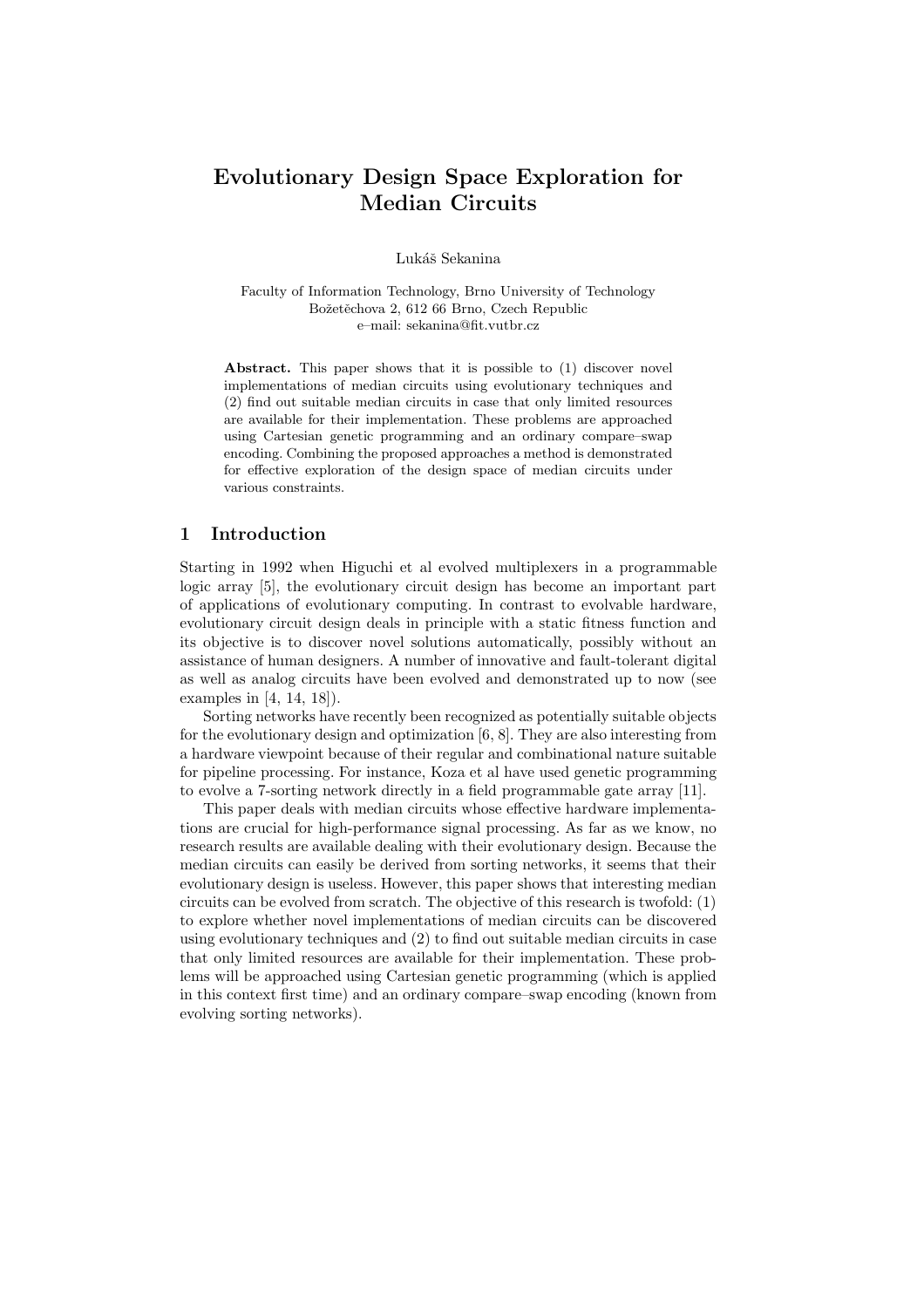This paper is organized as follows. Sorting networks and median circuits are introduced in Section 2. Cartesian genetic programming is utilized for designing median circuits in Section 3. Section 4 presents the results obtained using the compare–swap encoding. Section 5 deals with designing median circuits under hardware constraints. Finally conclusions are given in Section 6.

# 2 From Sorting Networks to Median Circuits

A compare–swap of two elements  $(a, b)$  compares and exchanges a and b so that we obtain  $a \leq b$  after the operation. A sorting network is defined as a sequence of compare–swap operations that depends only on the number of elements to be sorted, not on the values of the elements [9].

Although a standard sorting algorithm such as quicksort usually requires a lower number of compare operations than a sorting network, the advantage of the sorting network is that the sequence of comparisons is fixed. Thus it is suitable for parallel processing and hardware implementation, especially if the number of sorted elements is small. Figure 1 shows an example of a sorting network.



Fig. 1. (a) A 3-sorting network consists of 3 components, i.e. of 6 subcomponents (elements of maximum or minimum). A 3-median network consists of 4 subcomponents. (b) Alternative symbol. This sorting network can be tested in a single run if  $2^3$  bits can be stored in a single data unit.

Having a sorting network for  $N$  inputs, the *median* is simply the output value at the middle position (we are interested in odd  $N$  only in this paper). For example, efficient calculation of the median value is important in image processing where median filters are widely used with  $N = 3x3$  or  $5x5$  [14].

The number of compare–swap components and the delay are two crucial parameters of any sorting network. Since we will only be interested in the number of compare–swap components in this paper (we will deal with delay in future research), the following Table 1 shows the number of components of some of the best currently known sorting networks, i.e. those which require the least number of components for sorting N elements. Some of these networks  $(N = 13-16)$  were discovered using evolutionary techniques [1, 6, 8, 11]. The evolutionary approach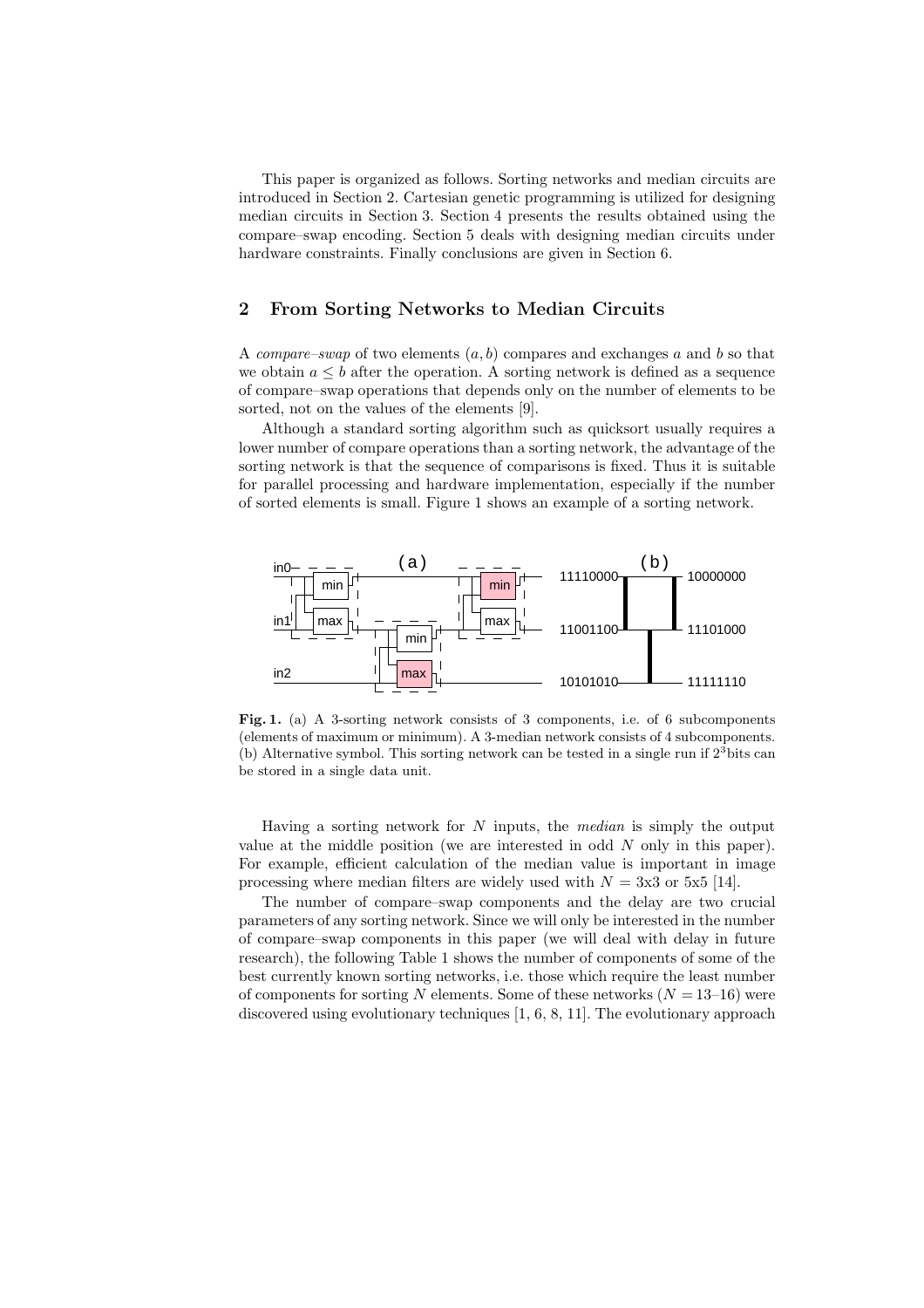was based on the encoding that will be described in Section 4. Evolutionary techniques were also utilized to discover fault-tolerant sorting networks [15].

Note that the compare–swap consists of two subcomponents: maximum and minimum. Because we need the middle output value only in the case of the median implementation, we can omit some subcomponents (dead code at the output marked in gray in Fig. 1) and so to reduce the implementation cost in hardware. Hence in the case of K components, we can obtain  $2K - N + 1$ subcomponents (Table 1, line 3 with median\*).

However, in addition to deriving median networks from sorting networks, specialized networks have been proposed to implement cheaper median networks. Table 1 (line 2) also presents the best-known numbers of subcomponents for optimal median networks. These values are derived from the table on page 226 of Knuth's book [9] and from papers [2, 10, 19]. Note that popular implementation of the 9-median circuit in an FPGA proposed by Smith is also area-optimal (in terms of the number of components) [16].

Table 1. Best known minimum-comparison sorting networks and median networks for some N.  $c(N)$  denotes the number of compare–swap operations,  $s(N)$  is the number of subcomponents. The last line holds for median networks derived from sorting networks using dead code elimination.

|                                  | ω |    | 6   |            |                 |    |    |    |                          | ΤĐ | 14 |    | 16 | 25  |
|----------------------------------|---|----|-----|------------|-----------------|----|----|----|--------------------------|----|----|----|----|-----|
| sortnet, c                       |   |    | م ا | $\epsilon$ | 19 <sup>°</sup> | 25 | 29 | 35 | 39                       | 45 | 51 |    | 60 |     |
| median, $s(N)$                   |   | 10 | -   | 20         | -               | 30 | -  | 42 | $\overline{\phantom{0}}$ | 52 | -  | 66 |    |     |
| N<br>median <sup>*</sup><br>-S ( |   | 14 | -   | 26         | -               | 19 | -  | 60 | -                        | 78 | -  | 98 | -  | 264 |

The zero–one principle helps with evaluating sorting networks (and median circuits as well). It states that if a sorting network with N inputs sorts all  $2^N$ input sequences of 0's and 1's into nondecreasing order, it will sort any arbitrary sequence of  $N$  numbers into nondecreasing order [9]. Furthermore, if we use a proper encoding, on say 32 bits, and binary operators AND instead of minimum and OR instead of maximum, we can evaluate 32 test vectors in parallel and thus reduce the testing process 32 times. Figure 1 illustrates this idea for 3-median. Note that it is usually impossible to obtain the general solution if only a subset of input vectors is utilized during the evolutionary design [7].

# 3 CGP for Designing Median Circuits

As far as we know, Cartesian Genetic Programming (CGP) has not been utilized to evolve median circuits or sorting networks yet. Our initial hypothesis is that novel and more efficient median circuits can be evolved using smaller building blocks (such as subcomponents minimum and maximum) instead of using compare–swap components.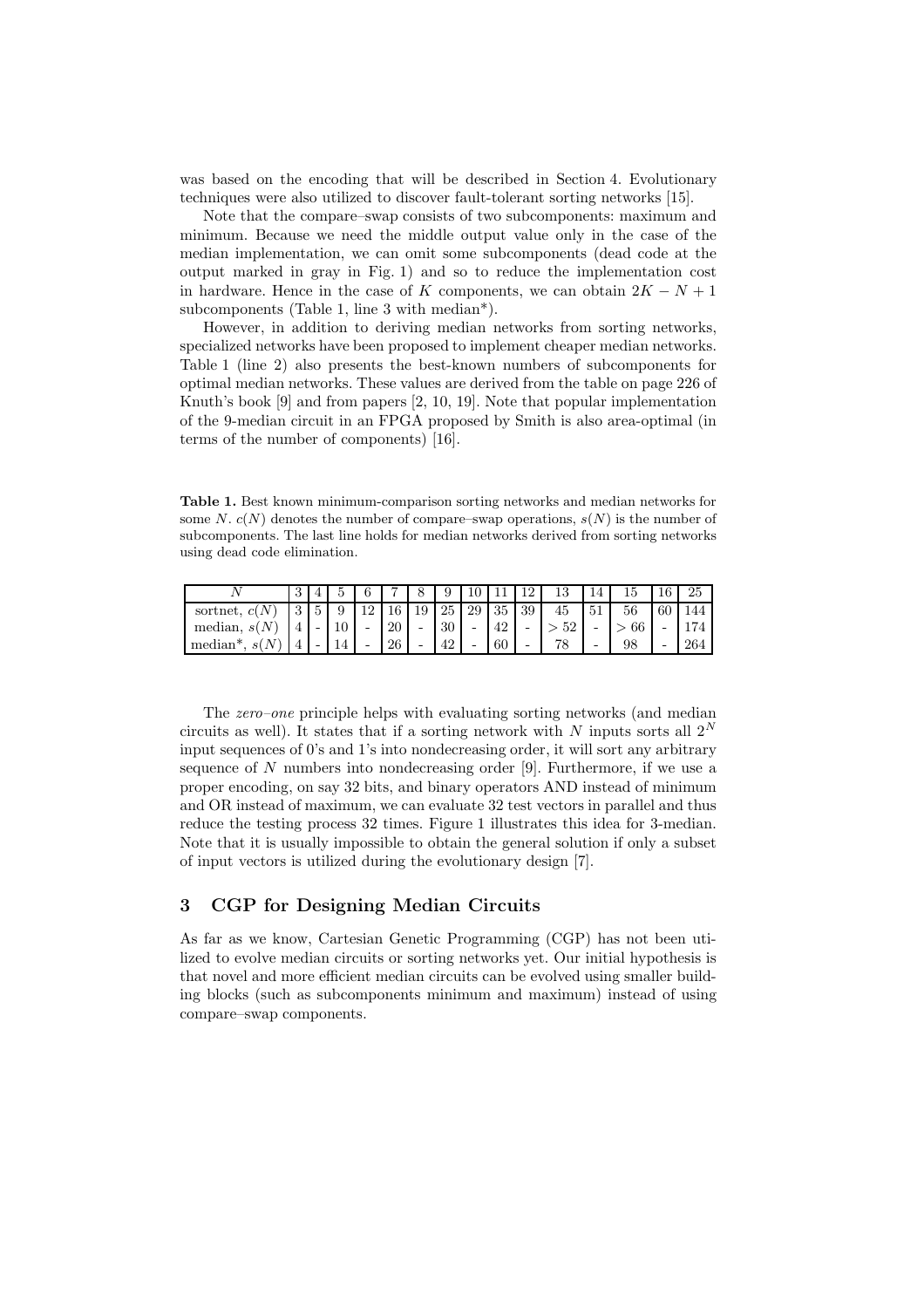#### 3.1 Cartesian Genetic Programming

Miller and Thomson have introduced CGP that has recently been applied by several researchers especially for the evolutionary design of combinational circuits [12]. In CGP, the reconfigurable circuit is modeled as an array of  $u$  (columns)  $\times v$ (rows) of programmable elements (gates). The number of circuit inputs and outputs is fixed. Feedback is not allowed. Each gate input can be connected to the output of some gate placed in the previous columns or to some of circuit inputs. L-back parameter defines the level of connectivity and thus reduces/extends the search space. For example, if  $L=1$  only neighboring columns may be connected; if  $L=u$ , the full connectivity is enabled. The designer has to define for a given application: the number of inputs and outputs,  $L, u, v$  and the set of functions performed by programmable elements. Figure 2 shows an example and a corresponding chromosome. Miller and Thomson originally used a very simple variant of evolutionary algorithm to produce configurations for the programmable circuit [12]. Our algorithm is based on this evolutionary technique.



Fig. 2. An example of evolved 3-median circuit. CGP parameters are as follows:  $L = 6$ .  $u = 6$ ,  $v = 1$ , functions Minimum (0) and Maximum (1). Gates 4 and 8 are not utilized. Chromosome: 1,2,1, 2,2,0, 1,2,0, 0,5,1 3,6,0, 0,7,1, 7. The last integer indicates the output of the circuit.

### 3.2 Experimental Setup

In order to evolve N-median circuits we utilized CGP with the following setting:  $u = p$ ,  $v = 1$ ,  $L = p$ , N inputs and a single output. p is the number of programmable elements depending on the problem size (for example,  $p = 23$  for  $N = 7$ ). Each of elements can be configured to operate as logical AND (minimum) or logical OR (maximum). Thus median circuits are rather constructed from subcomponents than from compare–swap components.

The evolutionary algorithm operates with population of 128 individuals. According to CGP, every individual consists of  $u \times v \times 3 + 1$  integers. Four best individuals are considered as parents and every new population is generated as their clones. Elitism is supported. The initial population is generated randomly; however, the circuits with the maximum number of utilized elements are preferred. The evolution was typically stopped (1) when no improvement of the best fitness value occurs in the last 50k generations, or (2) after 600k generations.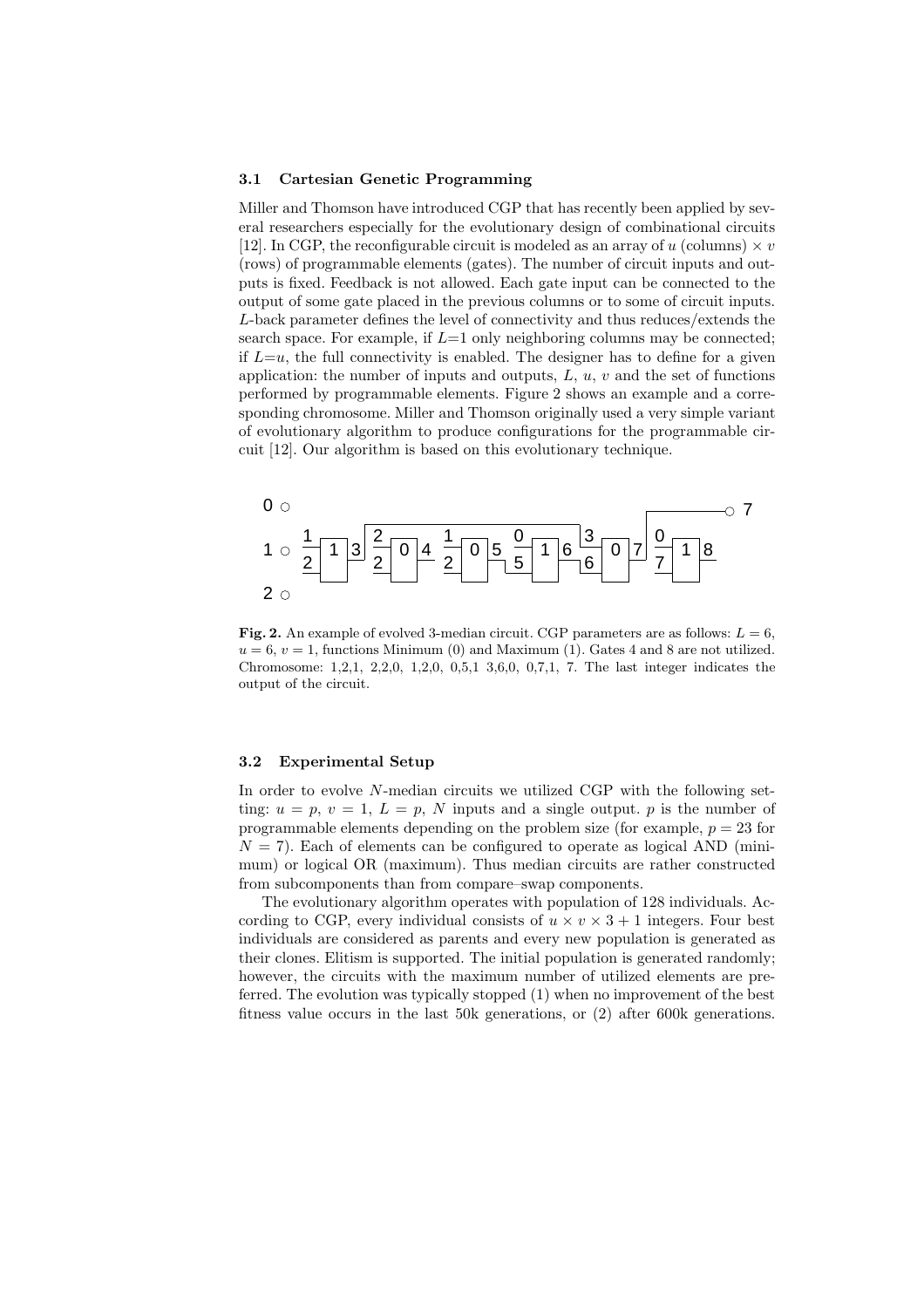Mutation works as follows: either the circuit output is mutated with the probability 25% or one of the used elements is mutated – gate inputs are changed with the probability 85%, function is changed with the probability 15%. Only one mutation is performed per circuit; however, when the best fitness value stagnates for 10k generations, two mutations are employed. The proposed parameters were chosen as suitable after the experimental testing.

During fitness calculation all possible input combinations are supplied at the circuit inputs (i.e.  $2^N$  vectors). The fitness value of every candidate circuit is incremented by one if the circuit returns the correct median value for a given input vector.

### 3.3 Results

Table 2 shows that it is very difficult to evolve a perfect median circuit (with the fitness value  $2^N$ ) for more than 5 inputs. Furthermore, we were not able to reach optimal  $s(N)$  for  $N = 9$  and 11. The algorithm usually traps in local optima, which is very close to the perfect fitness value  $2^N$ . It seems that the circuit evolution landscapes exhibit vast neutrality – similarly to Yu's and Miller's observations for even-parity problem [17].

Table 2. Summary of experiments performed to evolve small median circuits using CGP.  $N - \#$  of inputs;  $p - \#$  of columns in CGP; runs  $-\#$  of runs performed; perfect – # of runs leading to the perfect fitness; perfect+opt  $s(N)$  – # of runs with the perfect fitness and the optimal  $s(N)$ ; best  $s(N)$  – best obtained  $s(N)$ ; best known  $s(N)$ 

| A  | ŋ   | runs | perfect | $perfect+opt s(N)$ | best $s(N)$ | best known $s(N)$ |
|----|-----|------|---------|--------------------|-------------|-------------------|
| 3  | 8   | 50   | 50      | 15                 |             |                   |
| 5  | 16  | 100  | 11      |                    | 10          | 10                |
|    | 23  | 2000 | 22      |                    | 20          | 20                |
| 9  | 50  | 2000 | 35      |                    | 36          | 30                |
| 11 | 90  | 200  | 2       |                    | 71          | 42                |
| 13 | 120 | 200  | none    |                    |             |                   |

Table 2 indicates that it is necessary to utilize much more programmable elements (the column denoted as  $p$ ) than the resulting circuit requires in order to evolve a circuit with the perfect fitness. This requirement on redundancy was initially discussed by Miller et al [13]. For instance, 50 elements were used to evolve the 36-element median circuit for  $N = 9$ . However, we performed 200 runs with  $p = 43$  for  $N = 9$ , but no circuit has appeared with the perfect fitness 512. The best circuits evolved using CGP are depicted in Fig. 3.

CGP has not allowed us to discover median circuits with lower  $s(N)$  than the best known solutions exhibit. Furthermore, the approach produced median circuits only for small  $N$ . On the other hand, the obtained circuits are  $(1)$  totally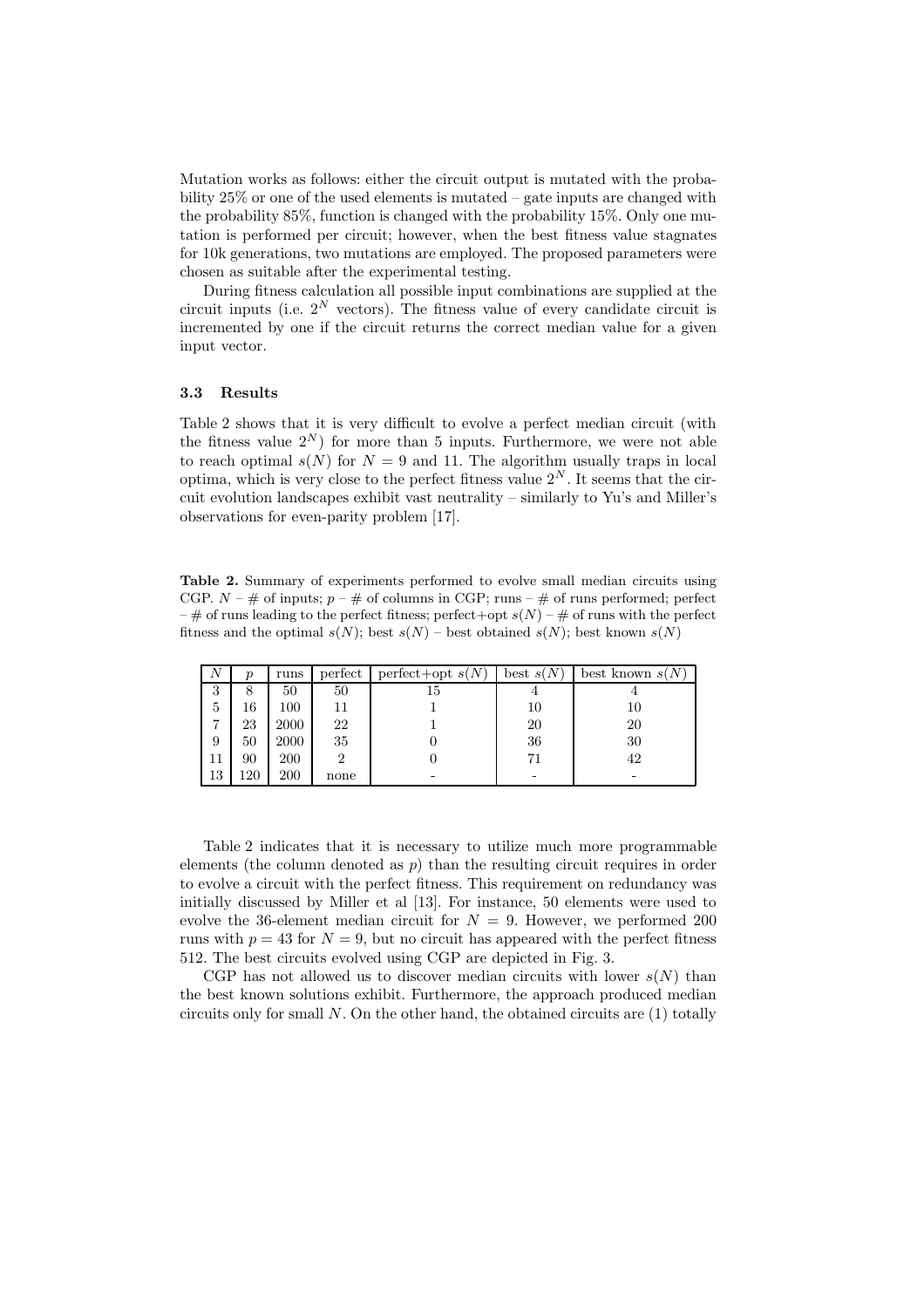

Fig. 3. Median circuits evolved using CGP: (a) 3-median, (b) 5-median and (c) 7-median circuits consist of the same number of subcomponents as the best–known conventional circuits. The evolved 7-median circuit contains one redundant subcomponent.

different from the known median circuits that are based on the compare–swap approach and (2) much cheaper than those median circuits derived from classical sorting networks (see Table 1, line 3 with median\*).

# 4 A Compare-Swap Approach

The compare–swap approach is usually applied in order to evolve sorting networks. This approach works at the level of compare–swap components. Candidate solutions are represented as sequences of pairs  $(a, b)$  indicating that a is compared/swapped with b. More complicated representations have been developed in order to minimize the delay of the network (for instance, see [1]). We applied the compare–swap approach to evolve area-efficient median circuits.

#### 4.1 Experimental Setup

Each chromosome consists of a sequence of integers that represents a median circuit. We used variable-length chromosomes of maximum length ml; a sentinel indicates the end of valid sequence.

A typical setting of the evolutionary algorithm is as follows. Initial population of 200 individuals is seeded randomly using alleles  $0 - (N - 1)$ . New individuals are generated using mutation (1 integer per chromosome). Four best individuals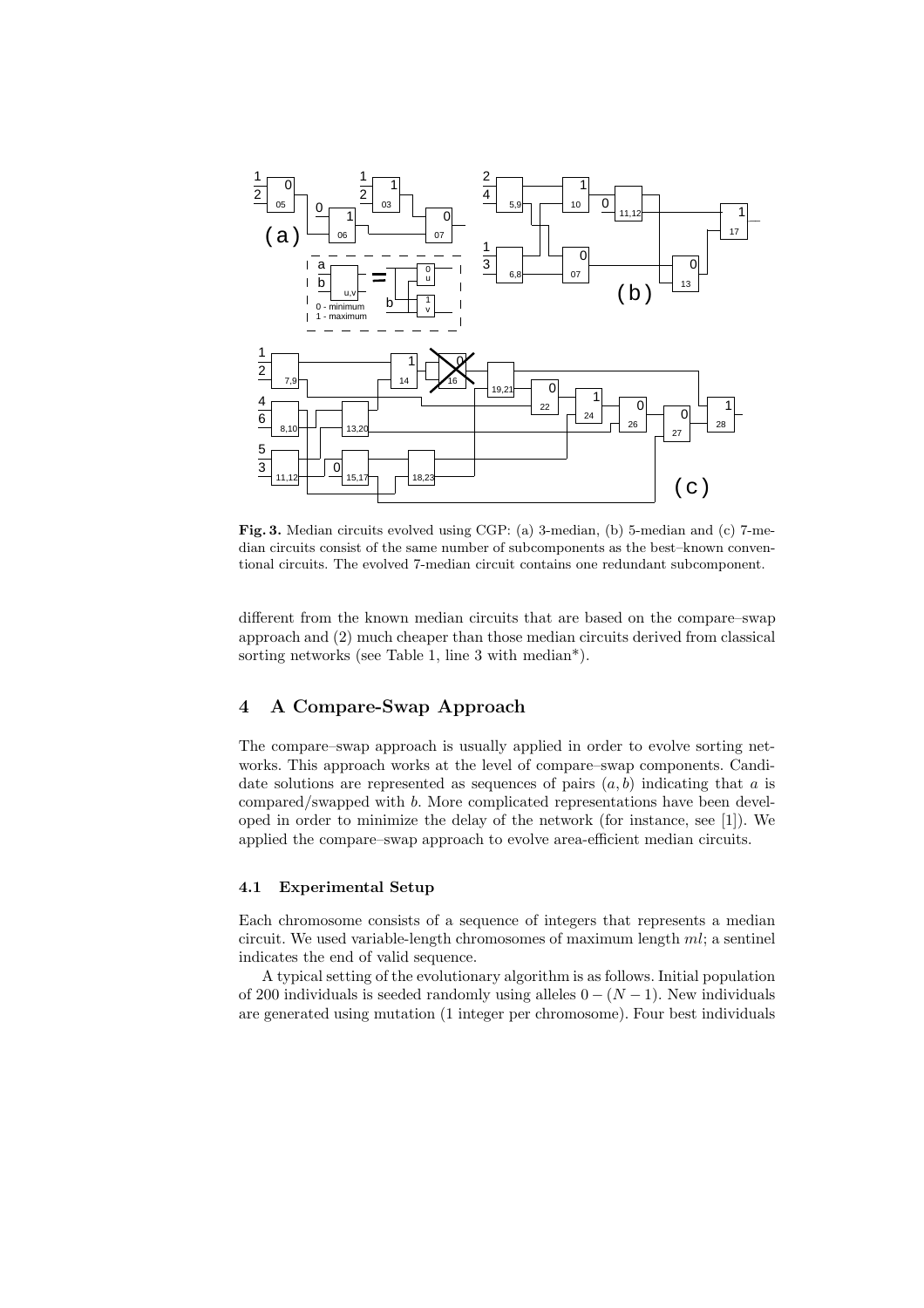are considered as parents and every newly formed population consists of their clones. The evolutionary algorithm is left running until a fully correct individual is found or 3000 generations are exhausted. We also increase mutation rate if no improvement is observable during the last 30 generations. Fitness calculation is performed in the same way as for CGP.

Because we would like to reduce the number of compare–swap components and because the fitness function does not consider the number of compare–swap operations, we utilized the following strategy. First, we defined a sufficient value  $ml$  for a given  $N$  (according to Table 1) and executed the evolutionary design. If a resulting circuit exhibits the perfect fitness,  $ml$  is decremented by 2, otherwise ml remains unchanged and the evolution is executed again. This is repeated until a predefined number of runs are exhausted. Because this approach works at the level of compare–swap components (i.e.  $c(n)$ ), it was necessary to eliminate dead code to obtain  $s(N)$ .

### 4.2 Results

In contrary to CGP, perfectly operating median circuits were evolved up to  $N = 25$  (see examples in Fig. 4). Table 3 shows that area-optimal circuits are up to  $N = 11$ . In spite of the best efforts of the author of this paper none specific values of  $s(N)$  nor  $c(N)$  were found in literature for median circuits with  $N = 13 - 23$ .

Table 3. The best median circuits evolved using the compare–swap approach

|                        | ച<br>υ   | ь<br>↩ |    |    |    | ച        | 15.      | 15       | 19       |     | າາ<br>∠.∪ | 25               |
|------------------------|----------|--------|----|----|----|----------|----------|----------|----------|-----|-----------|------------------|
| c(N)                   | $\Omega$ | −      | 19 | 19 | 26 | 34       | 44       | 55       | 65       | 80  | 94        | 109 <sup>°</sup> |
| s(N)                   |          |        | 20 | 30 | 42 | 56       | 74       | 94       |          | 140 | 166       | 194              |
| N<br>best known $s(N)$ |          | ŦΩ     | 20 | 30 | 42 | $\Omega$ | $\Omega$ | $\Omega$ | $\Omega$ |     |           |                  |

While evolved median circuits are area-optimal for  $N = 3 - 11$  and perhaps close to optimal for  $N = 13 - 19$ , the evolved median circuits for  $N = 21 - 25$ seem to be area wasting. The reason is that the best known value  $s(25)$  is 174 [2]; however, we reached  $s(25) = 194$ .

The evolution takes several days on a common PC for  $N > 23$ . Hence we tried to reduce the training set in our experiments; however, no solution has appeared producing correct outputs for all possible input combinations.

It was much easier to evolve perfect median circuits using the compare– swap encoding than using CGP. Similarly to the results obtained from CGP, the median circuits are not optimized for delay.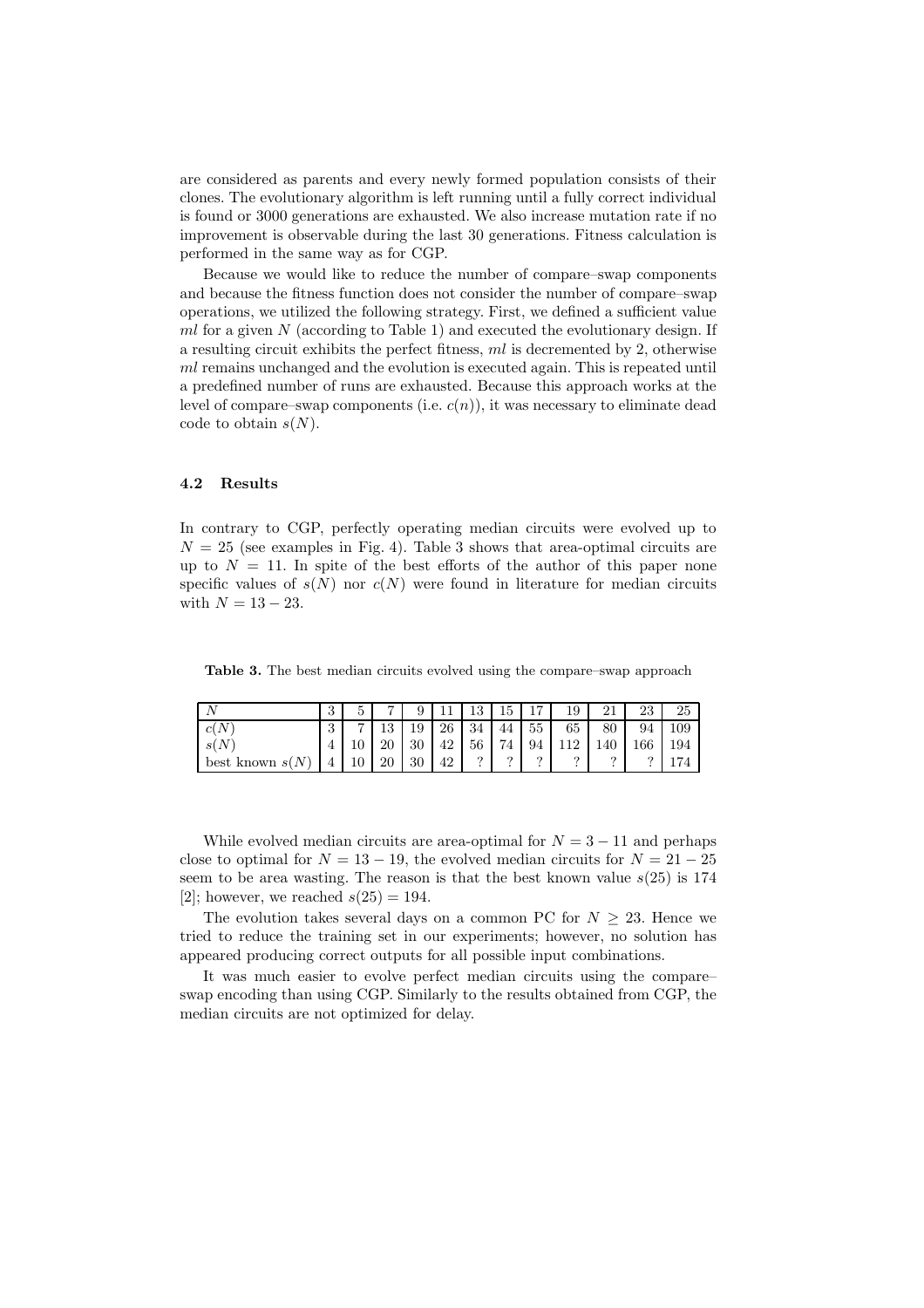

Fig. 4. Some of median circuits evolved using the compare–swap approach

# Reducing Resources

The proposed evolutionary approach allows designers to explore much larger portion of the design space than conventional methods. This is demonstrated on the following experiment. The objective is to find out how many input combinations of all possible inputs lead to wrong output values if the number of circuit elements (compare–swap operations) is continually reduced. It is useful to know this characteristic from the fault tolerance point of view or when only limited resources are available for the implementation. Drechsler and Günther performed similar research for multiplexer circuits [3].

In order to evolve median circuits under hardware constraints, we utilized the experimental background from the previous section. Table 4 shows how reduction of the resources influences the number of outputs calculated correctly for median circuits of 5, 7 and 9 inputs. For instance, we need 13 compare–swap components to obtain the perfect fitness (128) for the 7-median circuit. If we reduce the number of components to 10, we obtain correct outputs for 122 input combinations. Using 5 components only, 102 out of 128 outputs are calculated correctly. It will probably be very difficult to design these "under-dimensioned" circuits by means of a conventional approach. Our method requires a few minutes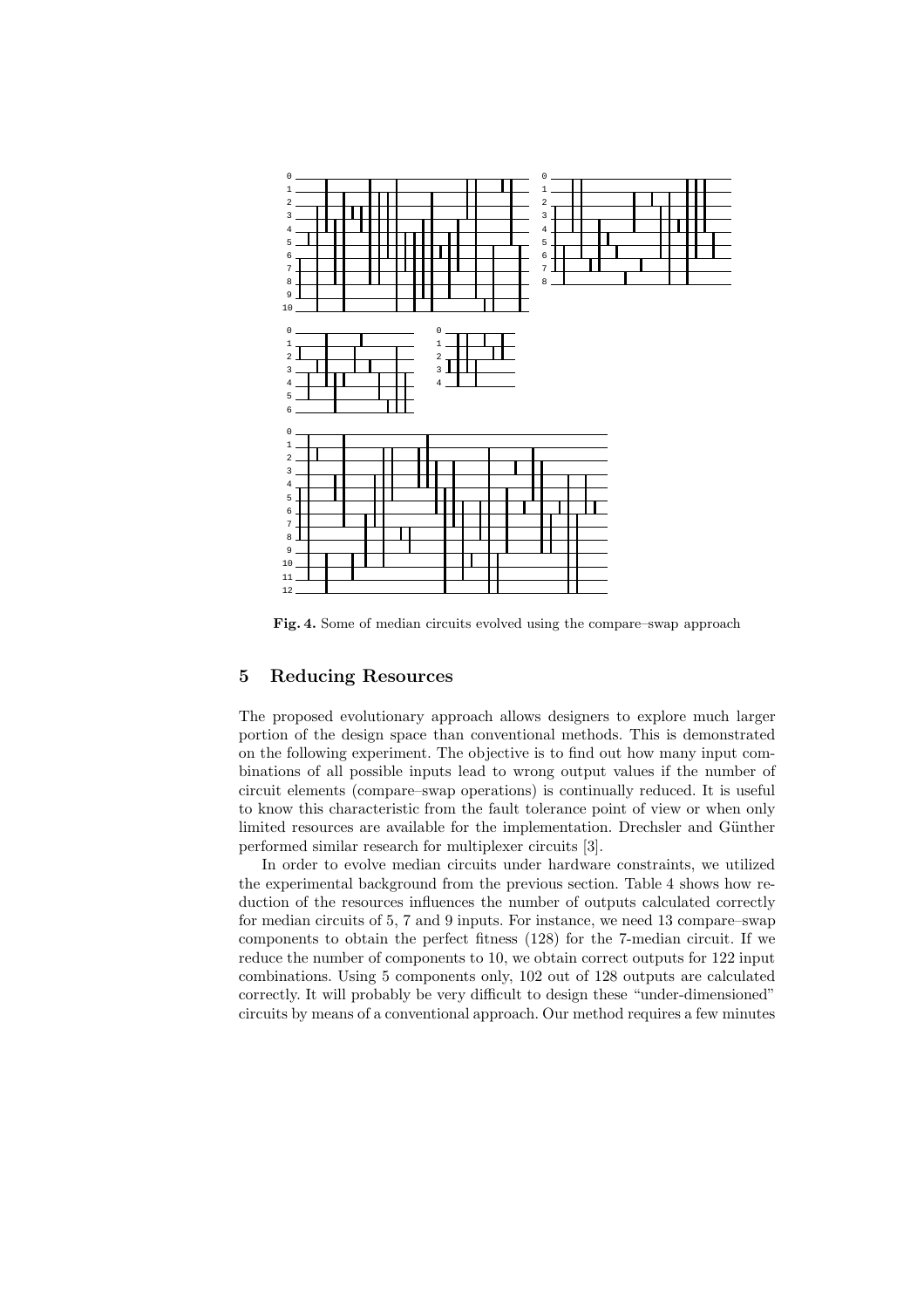to find a solution using a common personal computer.

The method could be useful for designing area/energy-consumption efficient median filters for image preprocessing. In this application, most input combinations should be processed correctly. Rare mistakes are not critical because our eye is not able to see them.

Table 4. The number of correct calculations of output values for median circuits when reducing the number of compare–swap components  $c(N)$  from 21 till 2

| c(N)     | 2   | 3   | 4   | 5   | 6   |     | 8   | 9   | 10  | 11  |
|----------|-----|-----|-----|-----|-----|-----|-----|-----|-----|-----|
| 5-median | 24  | 26  | 27  | 28  | 30  | 32  | 32  | 32  | 32  | 32  |
| 7-median | 90  | 96  | 98  | 102 | 104 | 108 | 112 | 116 | 122 | 126 |
| 9-median | 346 | 366 | 372 | 384 | 390 | 402 | 410 | 420 | 430 | 442 |
| c(N)     | 12  | 13  | 14  | 15  | 16  | 17  | 18  | 19  | 20  | 21  |
| 5-median | 32  | 32  | 32  | 32  | 32  | 32  | 32  | 32  | 32  | 32  |
| 7-median | 127 | 28  | 128 | 128 | 128 | 128 | 128 | 128 | 128 | 128 |
| 9-median | 458 | 470 | 484 | 496 | 500 | 506 | 510 | 512 | 512 | 512 |

# 6 Conclusions

Two approaches for designing median circuits were proposed, implemented and analyzed in this paper. We were able to evolve better median circuits than those median circuits that can be created by means of dead code elimination from the best-known sorting networks. In some cases (up to  $N=11$ ), the evolved median circuits are area-optimal. CGP has been applied in order to obtain median circuits directly without the need to eliminate same gates. However, the approach is suitable only for smaller N. Finally, we explored the design space of "reduced" median circuits and showed that these circuits operate correctly for most input vectors.

Combining the proposed approaches we provide a method for effective exploration of the design space of median circuits under various constraints.

Apart from hardware implementations of evolved circuits, our future research will be devoted to  $(1)$  designing larger median circuits by means of some developmental strategies, (2) investigating fault tolerance of evolved median circuits and (3) reducing latency.

# Acknowledgment

The research was performed with the Grant Agency of the Czech Republic under No. 102/03/P004 Evolvable hardware based application design methods and No. 102/04/0737 Modern Methods of Digital System Synthesis and the Research intention No. MSM 262200012 – Research in information and control systems.